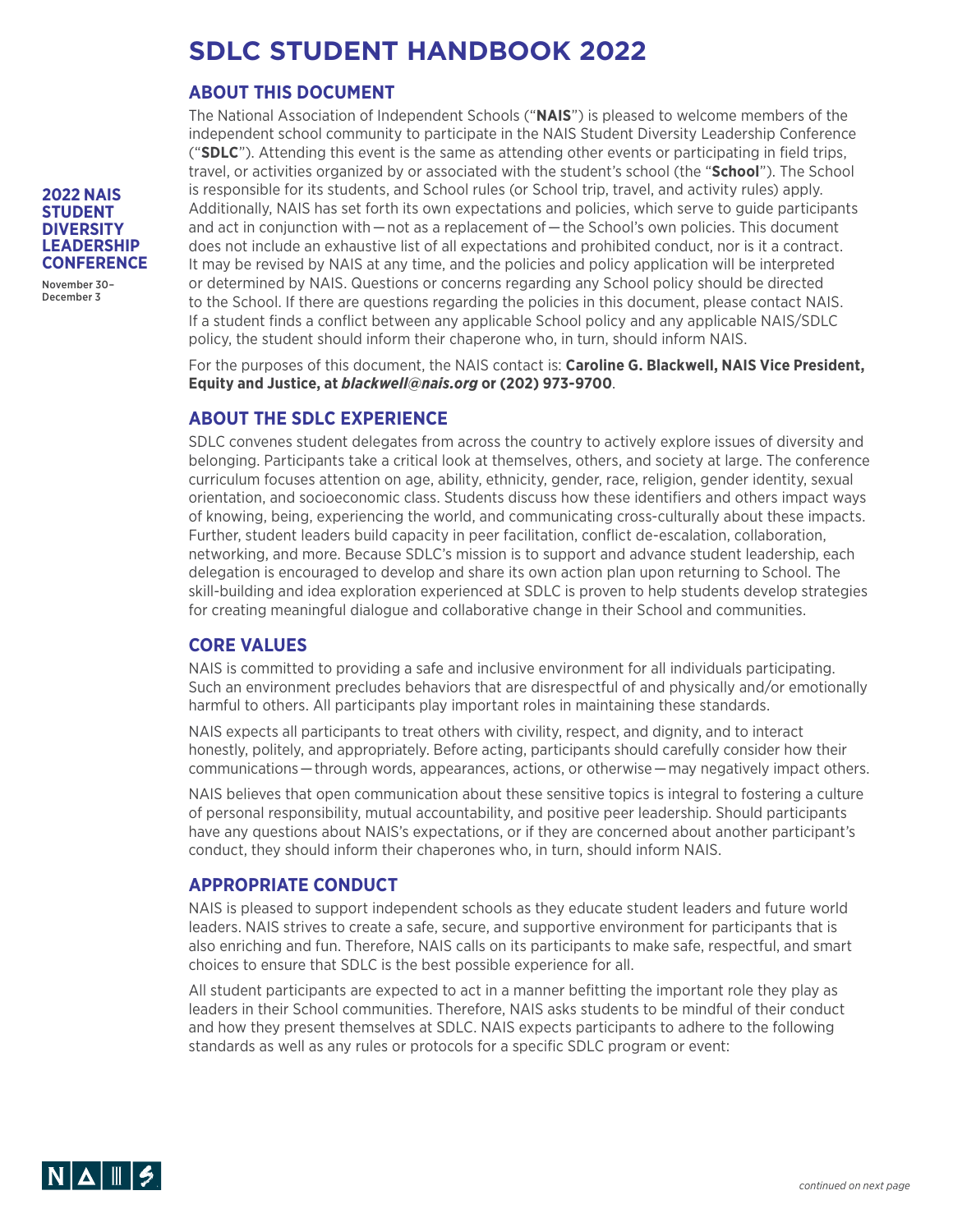# **SDLC STUDENT HANDBOOK 2022 (continued)**

**Respectful Speech and Conduct:** NAIS does not tolerate verbal or physical behavior that constitutes bullying (including cyberbullying), discrimination, or harassment. When participating in SDLC, and in any related interactions, it is of the utmost importance that participants maintain and model the highest standards of conduct, respect, and integrity, including refraining from any activity that might constitute or contribute to bullying, discrimination, harassment, or other interpersonal misconduct.

NAIS seeks to foster cultural competency in participants and expects all participants to respect others — even those with whom they disagree. The practice of mutual respect and regard is especially warranted when engaging in discussions of subjects such as race, gender, ethnicity, religious affiliation, ability, and other aspects of peoples' identities. We strive to combat prejudice in all forms, including in speech. We recognize that words have the power to negatively impact others, and we prohibit conduct including speech that discriminates, attacks, disparages, demeans, intimidates, or deliberately mischaracterizes an individual or group, for any reason, and particularly because of their identity. Offensive conduct may take many forms, including physical gestures or unwelcome touching, illustrations, and speech. Offensive speech likewise can take many forms, including but not limited to negatively biased categorical statements, stereotypes, and epithets, whether written or said aloud. This policy serves as a guide to NAIS's expectations and does not outline all specific forms of offensive conduct. NAIS invites sincere discussion and questions, and it recognizes that there will be moments when insufficient information, erroneous belief, or faulty presentation will create opportunities to review conduct, statements, and clarify impact. NAIS encourages participants to address those incidents directly when they occur and recognizes that not all participants may feel comfortable doing so.

NAIS's goal is to have all participants treat each other with respect, to learn from each other, and to grow as individuals. If any participant has questions about their own conduct, the conduct of another participant (whether student or adult), or questions about how to address an incident, they should contact their chaperone who, in turn, should communicate with NAIS.

**Attendance:** SDLC student participants are expected to attend all conference sessions and activities, and to be on time for all such commitments. Only SDLC-registered students, SDLC faculty, and NAIS staff and representatives may participate in the conference. Students are expected to congregate in public areas only and avoid socialization in private rooms and areas. During SDLC event hours, students should inform SDLC faculty and their chaperones of their whereabouts. During non-event hours, chaperones are solely responsible for students and their whereabouts; students are expected to communicate with chaperones about their whereabouts at all times.

**Curfew:** At the conclusion of each SDLC program day, students will be released to their chaperone(s), who must provide proper identification. Chaperones are responsible for ensuring that the students adhere to the conference curfew and be in their respective rooms no later than 45 minutes after SDLC dismissal, unless an earlier curfew has been imposed by the student's School. **SDLC Dismissal will take place between 8:30–9:00 PM (local time) on Wednesday, 9:45–10:15 PM on Thursday, and 10:30–11:00 PM on Friday.**

**Activities:** Sightseeing, shopping, and other chaperone-supervised activities are only appropriate before or after the conference.

**Use of Electronic Devices:** Cell phones and other electronic devices should be turned off or put away during conference sessions. This includes during meals and social events. NAIS's conduct rules, including the prohibition of bullying, harassment, and discrimination, apply to conduct online or otherwise on electronic devices.

**Dress Code:** Participants are expected to be appropriately dressed, which requires that participants refrain from wearing revealing clothing or items with inappropriate words or logos. The dress code is based on common sense, moderation, and respect for self and others. The expectation is that all clothing be modest, neat, clean, in good repair, and fit properly so that participants are comfortable. If SDLC faculty or NAIS staff determine a participant's attire violates the dress code, the student's chaperone will be notified to escort the participant for a change of clothes. Additionally, all other conduct rules (e.g., Respectful Speech and Conduct) shall apply to the choice and use of clothing items, to the extent applicable. NAIS shall determine, in its sole discretion, whether such a policy has been violated and reserves the right to implement the appropriate consequence, including but not limited to removal from the conference.



November 30– December 3